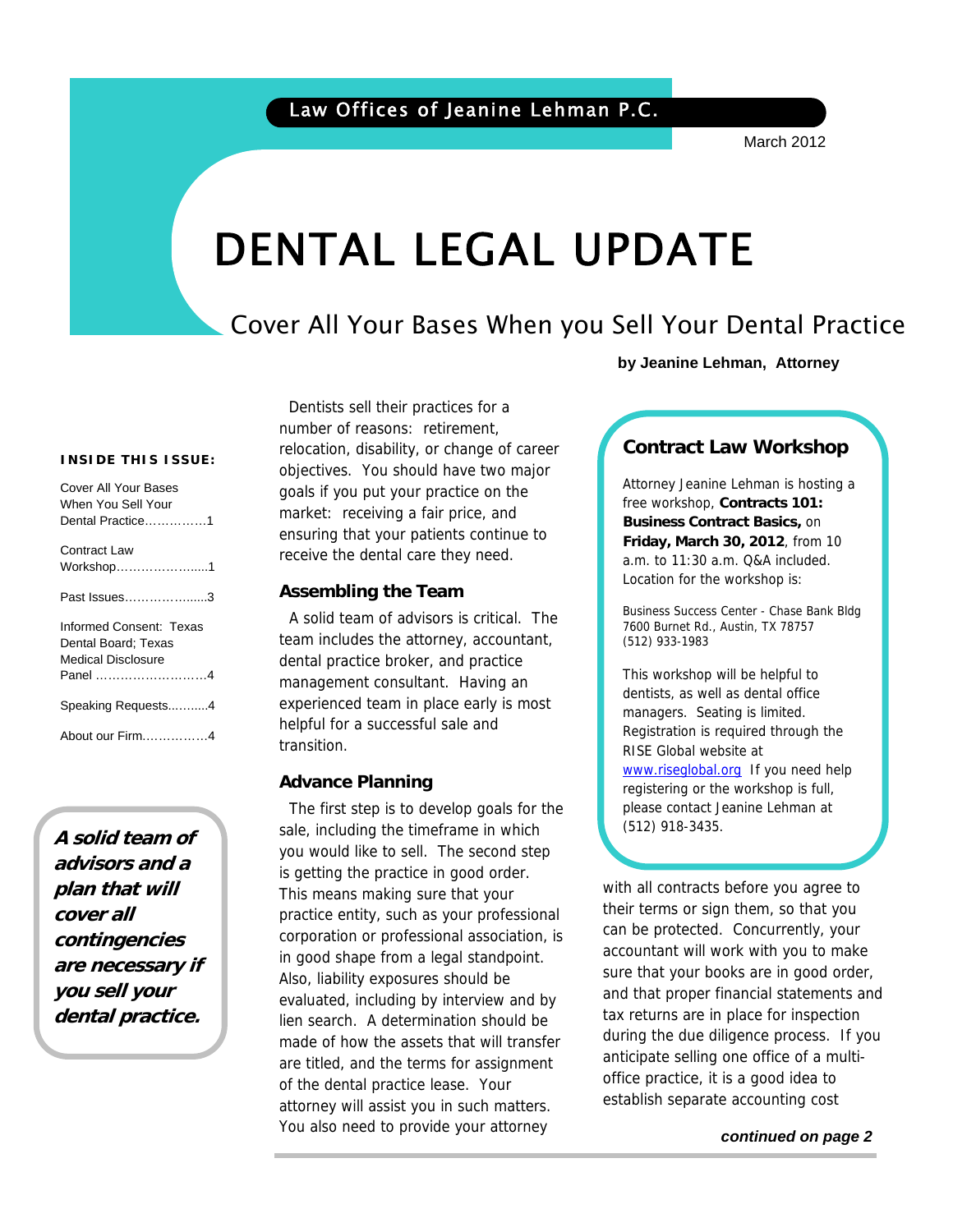**A well written, comprehensive contract is critical for the successful sale of a dental practice.**



### **Website Favorites**

Capital Area Dental Society: www.capitalareadental.org

Texas State Board of Dental Examiners: www.tsbde.state.tx.us

Texas Medical Disclosure Panel: www.dshs.state.tx.us/hfp/ tmdp.shtm

Law Offices of Jeanine Lehman P.C.: www.jeanine.com

### **Cover Your Bases** *(cont.) --*

centers for the different offices, so a clear financial picture can be provided for the office being sold. Early on, the advice of a dental practice broker should be sought, so that you can maximize your return, determine valuation range, and avoid pitfalls. For example, Brannon Moncrief of the Austin office of McLerran & Associates, a dental practice brokerage and transition consulting firm, warns that a selling dentist should not wind down his practice to part-time and drop insurance plans if he plans to sell, because by winding down the practice, the cash flow and patient base are reduced – thereby reducing the sales price. A better approach is for the seller to keep the practice at full volume, continue to accept insurance, and negotiate to stay on with the buyer as a part-time associate after the sale.

 Even the name of the practice is a factor to consider. Texas Dental Board rule 108.4 limits how long the name of a departing dentist can be used by the practice. Having a practice name that does not include the name of the selling dentist can help with the "branding" of the practice, which will help in the transition.

### **Associate Dentist Purchaser**

In some cases, the associate dentist is the purchaser. After working in the practice for a satisfactory time period, the seller may offer the associate dentist the opportunity to buy a part of or all of the practice. For a partial practice purchase, the common structure is for the associate to buy a portion of the stock of the practice

entity. In such case, the compensation packages of the senior dentist(s) and the purchasing associate need to be restructured, since both are then owners, and a buy sell agreement needs to be negotiated. It will cover events that trigger departure by a dentist (such as death, disability, dispute, divorce, retirement or relocation). A noncompete is also advisable.

 The associate dentist should prepare professionally and financially to be a practice owner. The selling dentist may counsel the associate dentist to establish a relationship with a bank or other lender to obtain capital to purchase the practice. Moncrief advises potential purchasers of the importance of living within their means and avoiding luxury purchases before buying the practice, so that they can qualify for financing. See his article in the September 2008 issue of **Dental Economics**.

### **Asset vs. Stock Sale**

There are two general types of practice sales – the stock sale and the asset sale. In the stock sale, the liabilities of the practice, including unknown liabilities, such as malpractice claims, remain in the entity, and therefore remain for the practice buyer. In the asset sale, either the assets only, or assets and named liabilities transfer. Therefore, there is less liability exposure to a purchaser when purchasing in an asset sale and many purchasers will prefer to buy using that method.

### **Inventory Process**

The seller should begin by taking an inventory of his practice's hard and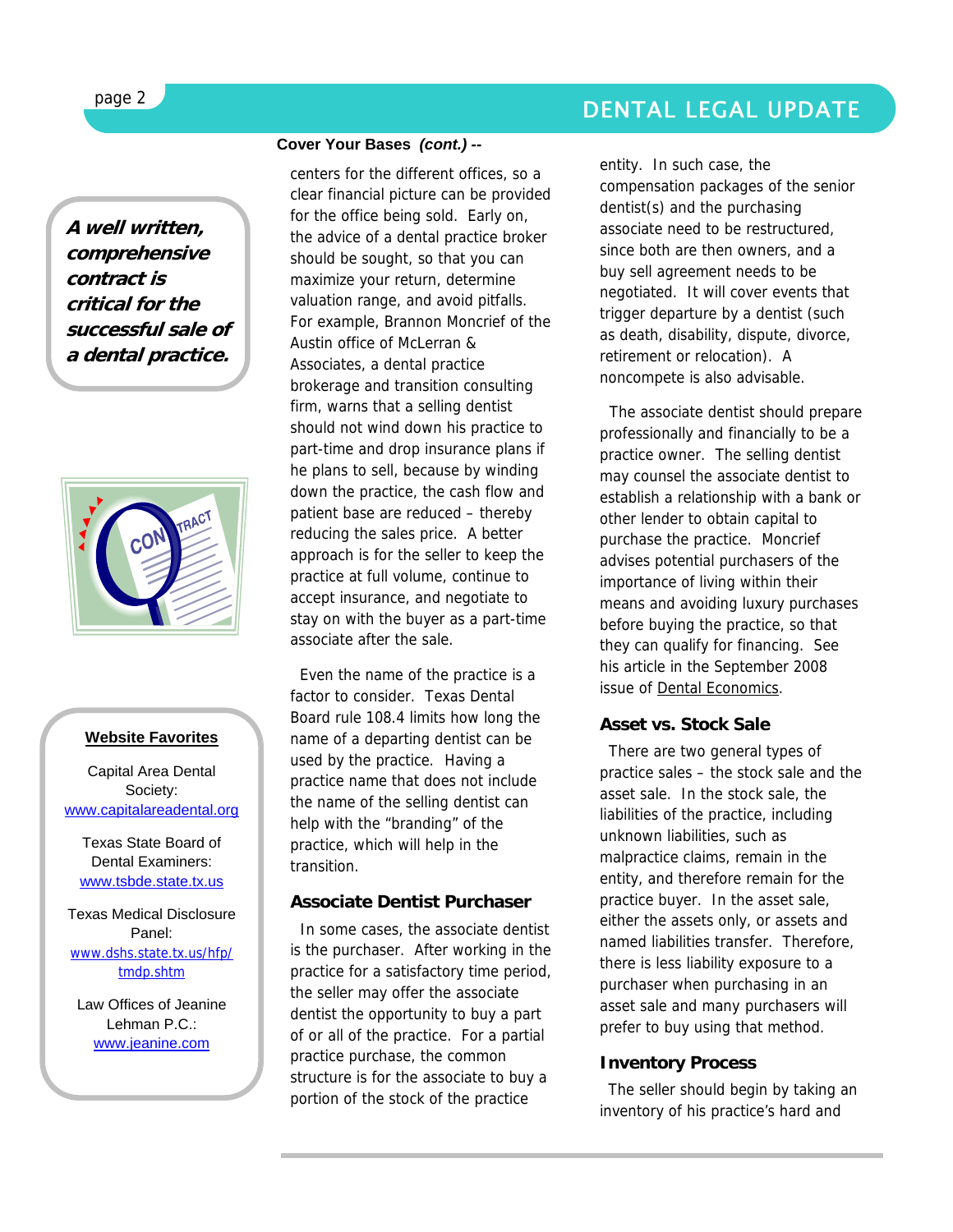### DENTAL LEGAL UPDATE **page 3**

soft assets. Hard assets may include dental equipment; furniture; supplies; signage; real estate; assignable leases on both real estate and equipment; accounts receivable; assignable prepaid fees such as memberships, subscriptions, and insurance; assignable computer software and billing systems, and any other items. Soft assets may include the practice name, telephone numbers, websites, the loyalty and skill of employees who will stay under new management, and goodwill, including but not limited to patient, referral source and community. If you own the real estate, a decision needs to be made if the real estate will transfer in the practice sale.

 Similarly, the seller should assemble an inventory of the practice's liabilities. These include operating debt; real estate and equipment financing; employee wages and benefits; taxes; accounts payable; insurance premiums (including tail malpractice insurance coverage); litigation or anticipated claims.

### **Checking out your Buyer**

The selling dentist should check the background of the purchaser with the assistance of his team. This includes obtaining a resume with employment history, list of references, details on credentials including board certifications, proof of state dental licensure, and disclosure of past or current litigation or disciplinary action. Early in the process, it should be ascertained if the buyer will qualify for financing. Third party financing is preferable, as seller financing has significant risks to the seller.

### **Sales Process**

A well written, comprehensive contract is critical to the sale of the practice. Your attorney, broker and accountant will assist you in covering the key terms, including price, payment terms, financing, lease assignments, dental records transfer, seller noncompete agreement, employment agreements, title transfers including real estate and equipment, prorations, training period terms and responsibilities, tax provisions, and more. Then, your advisors can assist you through the closing process in accordance with the contract.

### **Liability Releases**

 If possible, the selling dentist should obtain releases of liability for liabilities that will transfer, such as the dental office lease. If the dental office building or condominium will be sold, typically a new loan is needed. Also, the selling dentist should inventory any guarantees he has signed for practice indebtedness, even if the loans have been paid off, and inform his attorney, so that assurance can be obtained that the guarantees are no longer in effect.

### **Pitfalls to Avoid**

There are many pitfalls to avoid in selling a dental practice. The selling dentist should not give the purchasing dentist a warranty on patients' dental work. Potential purchasers should sign a nondisclosure and nonuse agreement before receiving confidential information. Care should be taken that they do not remove patient lists or other confidential information from computer systems or elsewhere.

 Close advance collaboration with your team of advisors will help to avoid these pitfalls and help you achieve a successful closing and transition. ■

**Jeanine Lehman** is an Austin, TX attorney who practices health law and business law.

**Past Issues of the Dental Legal Update are at www.jeanine.com Enjoy them and forward them to colleagues.** 

- 9 **Your Dental Office Lease: Watch the Terms**
- **Ownership Options for Your Dental Practice**
- 9 **Financing Your Dental Practice: Tips & Terms**
- 9 **Buying a Dental Practice: Deal Points**
- 9 **Texas Legislative Update**
- 9 **Internet "Coupons": Dental Practice Time Bombs**

The information in this newsletter is not a substitute for legal advice. The information is general in nature and should not be relied upon as legal advice generally or that is applicable to any particular situation. For legal advice in a particular situation, the reader is advised to retain an attorney. For reprints, call (512) 918-3435 or email jeanine@jeanine.com. © 2012 Jeanine Lehman.